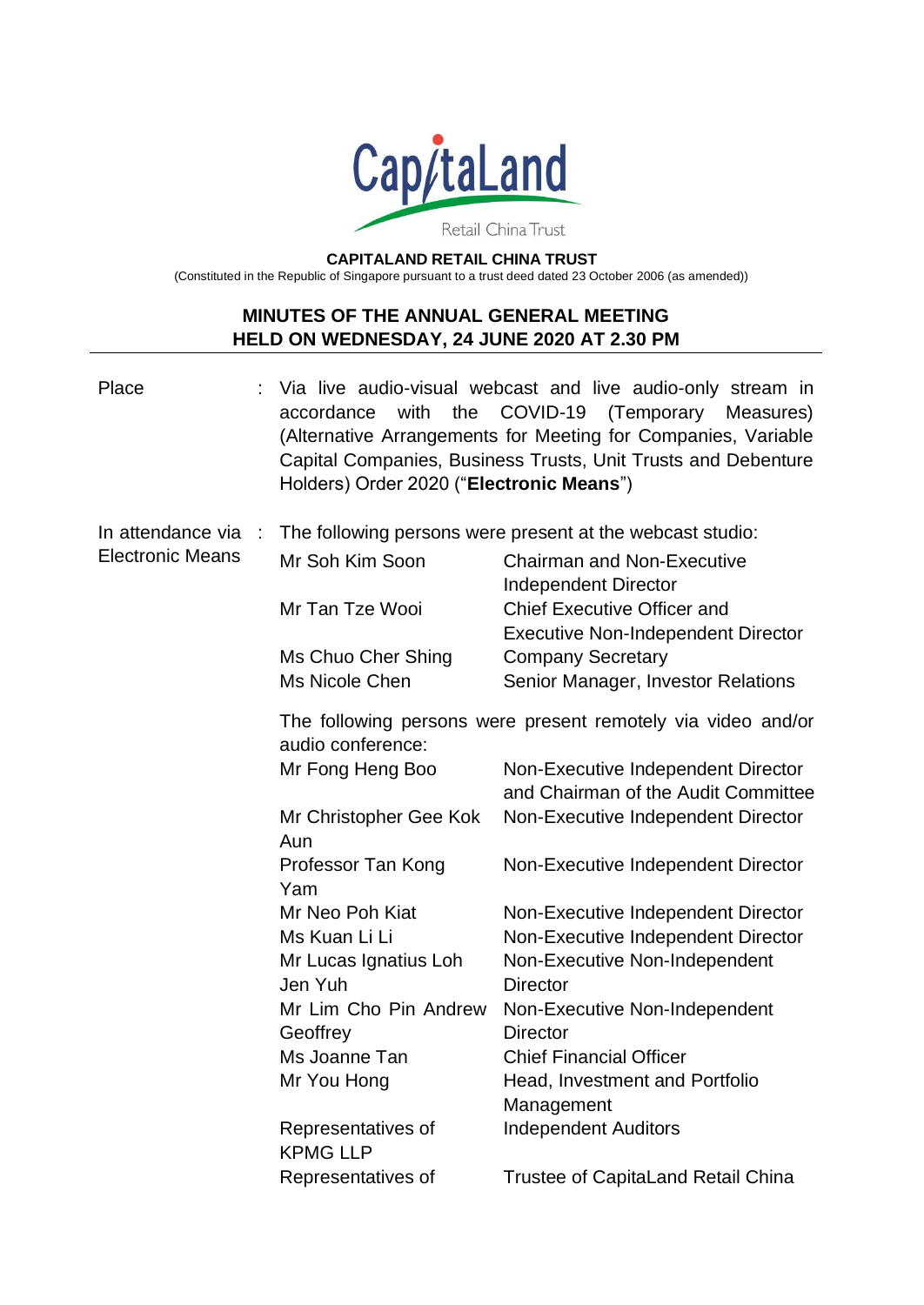HSBC Institutional Trust Services (Singapore) Limited Trust ("**CRCT**") Representatives of WongPartnership LLP Counsel for CRCT

# **SPECIAL NOTE ON CONDUCT OF MEETING**

In adhering to the various advisories and guidance issued by the authorities amid the COVID-19 outbreak, the annual general meeting of CRCT (the "**AGM**" or the "**Meeting**") was conducted via Electronic Means. The manager of CRCT (the "**Manager**") had involved a limited number of attendees at the webcast studio and practised good safe distancing measures in light of the partially amended "circuit breaker" measures. The Manager was conscious of the seriousness of curbing the increasing local transmissions of COVID-19 and had taken in the additional guidance on the conduct of general meetings provided by the authorities.

#### 1. **INTRODUCTION**

- 1.1 Mr Soh Kim Soon, the Chairman of the Manager, introduced himself and Mr Tan Tze Wooi, the Chief Executive Officer of the Manager ("**CEO**"), who was physically present with him. On behalf of HSBC Institutional Trust Services (Singapore) Limited, the trustee of CRCT (the "**Trustee**") and the Board of Directors of the Manager, Mr Soh welcomed the unitholders of CRCT (the "**Unitholders**") to the AGM.
- 1.2 Mr Soh explained that in view of the COVID-19 pandemic, CRCT had chosen to conduct the AGM by Electronic Means. Mr Soh informed Unitholders that he had been nominated by the Trustee to preside as Chairman of the Meeting ("**Chairman**") in accordance with the trust deed constituting CRCT, and that Unitholders joining via the live webcast and audio stream would be treated as present for the Meeting.
- 1.3 Chairman then introduced the other attendees who joined the AGM by Electronic Means.
- 1.4 Chairman also informed that as stated in the notice of AGM dated 2 June 2020 ("**Notice of Meeting**"), there would be no "live" question and answer session during the AGM and that the Manager's responses to relevant and substantial questions received from Unitholders had been published on CRCT's corporate website and SGXNet prior to the AGM (the "**Q&A Announcement**"). Chairman then invited CEO to deliver his presentation.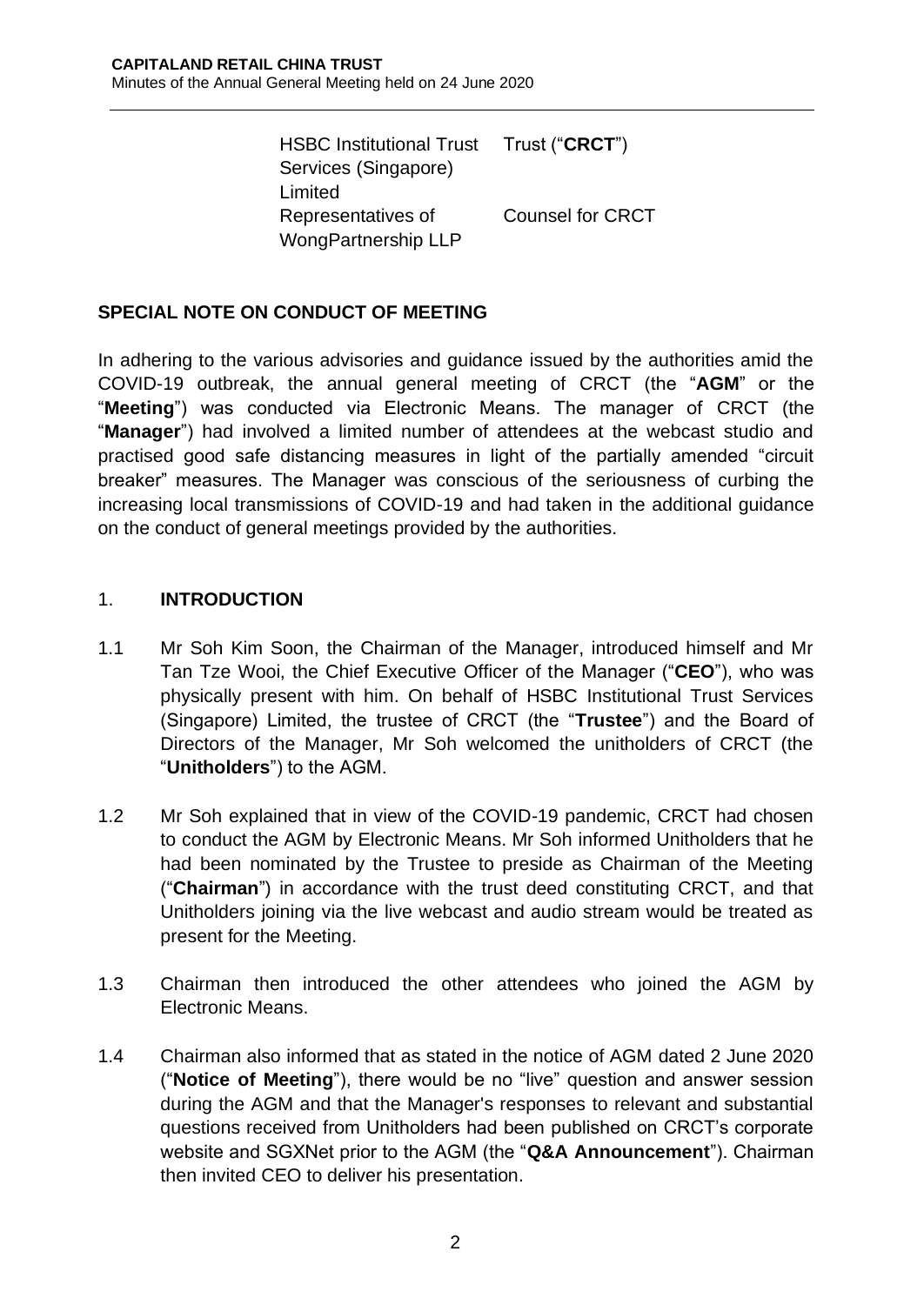- 1.5 CEO gave a presentation on CRCT's financial year ended 31 December 2019, sharing highlights in a year where CRCT executed on its strategies to build a more diversified and resilient business, achieving strong portfolio operating metrics while maintaining prudent financial and capital management. CEO went on to update how CRCT's business had been affected by the COVID-19 situation since it entered 2020, some of the initiatives implemented at the properties, reliefs extended to support tenants as well as actions taken to streamline business costs. CEO also shared some challenges and the outlook amidst an uncertain business environment, and areas being focused on to adapt ahead and capture new opportunities. He concluded with reiterating the key attributes of CRCT, and thanking Unitholders for their support.
- 1.6 CEO then handed the proceedings of the Meeting back to Chairman.
- 1.7 Chairman noted that a quorum was present and declared the Meeting open at 2.50 pm. Chairman stated that the Annual Report for FY 2019 had been announced on SGXNet on 16 March 2020 and the Notice of Meeting had been announced on SGXNet on 2 June 2020. The Notice of Meeting was taken as read.
- 1.8 Chairman stated that in line with the SGX's guidance issued on 13 April 2020, all votes on the resolutions tabled at the AGM would only be cast by Chairman as the sole appointed proxy.
- 1.9 Chairman stated that all resolutions tabled at the AGM would be voted by way of poll and counted based on the proxy forms that were submitted at least 48 hours before the AGM either by post or via email. Chairman proposed all of the resolutions as set out in the Notice of Meeting.
- 1.10 Chairman informed the Meeting that Boardroom Corporate & Advisory Services Pte Ltd had been appointed as the polling agent and DrewCorp Services Pte Ltd had been appointed as the scrutineers. He stated that the validity of the proxy forms submitted by the Unitholders by the submission deadline of 2.30 pm on 22 June 2020 had been reviewed and the votes of all such valid proxy forms had been counted and verified by the polling agent and scrutineers, respectively.
- 1.11 Chairman said that as Chairman and sole proxy holder for the AGM, he would put all the motions to be tabled for voting. Chairman proceeded with the business of the Meeting.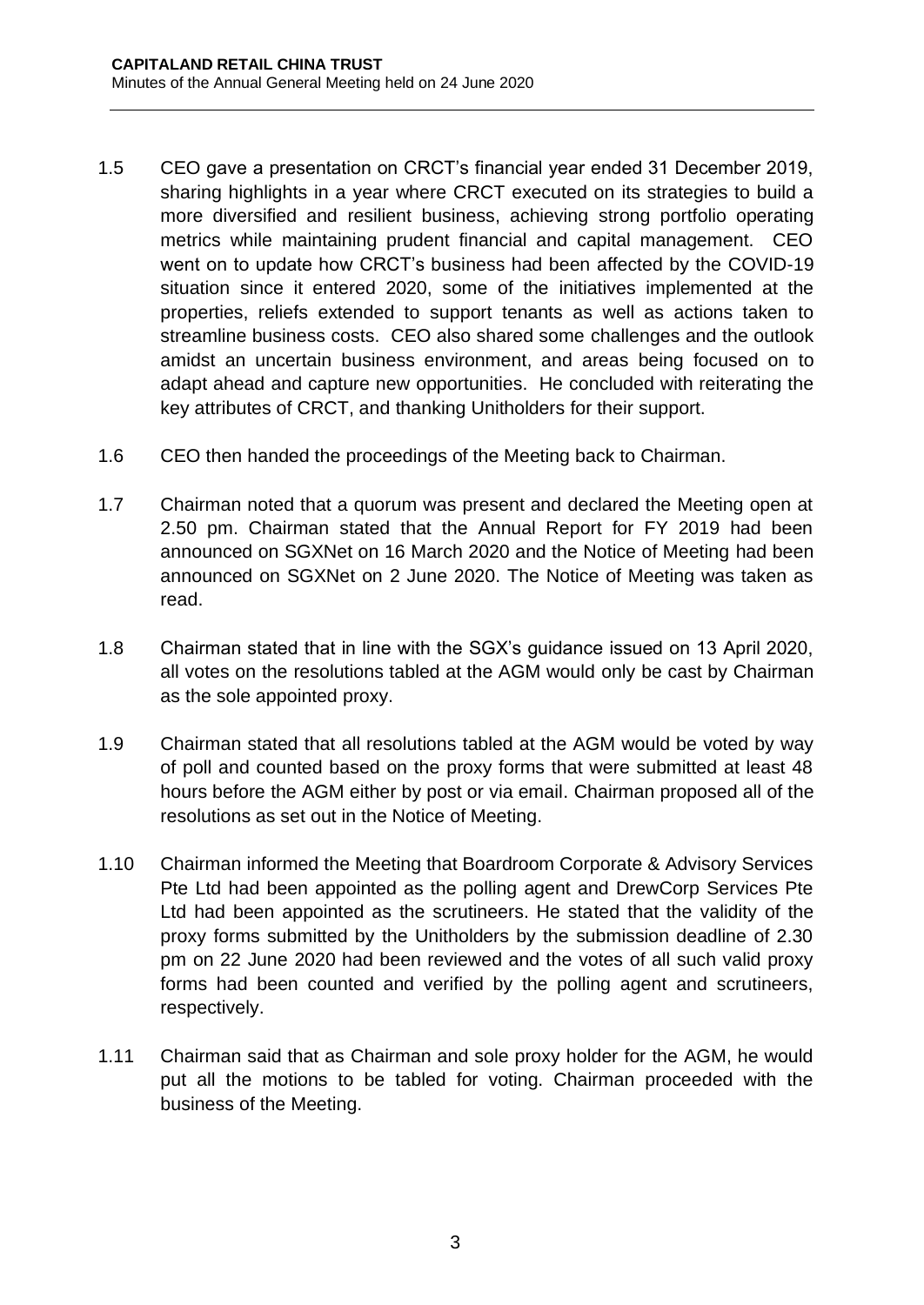#### **ORDINARY BUSINESS**

#### 2. **Ordinary Resolution 1: Adoption of the Report of the Trustee, the Statement by the Manager, and the Audited Financial Statements of CRCT for the financial year ended 31 December 2019 and the Auditors' Report thereon**

- 2.1. Ordinary Resolution 1 was to receive and adopt the Report of the Trustee, the Statement by the Manager and the Audited Financial Statements of CRCT for the financial year ended 31 December 2019 and the Auditors' Report thereon. Ordinary Resolution 1 was put to the vote of the Meeting.
- 2.2. The results of the poll on Ordinary Resolution 1 were as follows:

| For          |       | <b>Against</b> |      |
|--------------|-------|----------------|------|
| No. of Units | %     | No. of Units   | %    |
| 781,525,030  | 99.89 | 848,391        | 0.11 |

Based on the results of the poll, Chairman declared Ordinary Resolution 1 carried.

## 3. **Ordinary Resolution 2: Re-appointment of KPMG LLP as Auditors of CRCT**

- 3.1. Ordinary Resolution 2 was to re-appoint KPMG LLP as Auditors of CRCT to hold office until the conclusion of the next AGM of CRCT, and to authorise the Manager to fix their remuneration. Ordinary Resolution 2 was put to the vote of the Meeting.
- 3.2. The results of the poll on Ordinary Resolution 2 were as follows:

| For          |       | <b>Against</b> |      |
|--------------|-------|----------------|------|
| No. of Units | %     | No. of Units   | $\%$ |
| 782,009,162  | 99.95 | 364,259        | 0.05 |

Based on the results of the poll, Chairman declared Ordinary Resolution 2 carried.

# 4. **Ordinary Resolution 3:**

## **Authority for the Manager to issue units in CRCT ("Units") and to make or grant convertible instruments**

4.1 Ordinary Resolution 3 was to authorise the Manager to issue Units in CRCT and to make or grant convertible instruments. The full text of the resolution was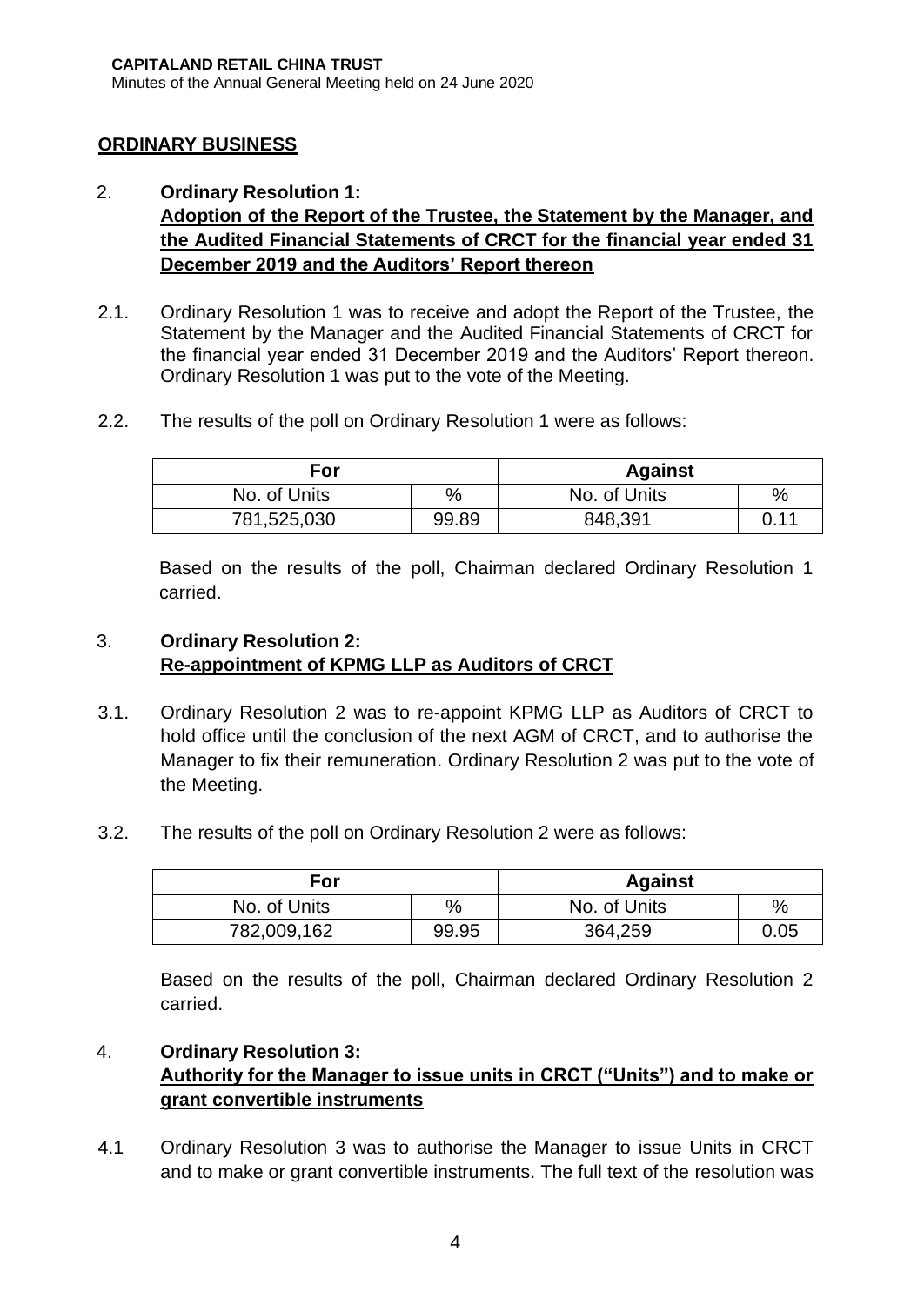set out in the Notice of Meeting. Ordinary Resolution 3 was put to the vote of the Meeting.

4.2 The results of the poll on Ordinary Resolution 3 were as follows:

| For          |       | <b>Against</b> |       |
|--------------|-------|----------------|-------|
| No. of Units | %     | No. of Units   | $\%$  |
| 773,580,196  | 98.88 | 8,793,225      | - 1 2 |

Based on the results of the poll, Chairman declared Ordinary Resolution 3 carried.

# 5. **Ordinary Resolution 4: Approval of the Renewal of the Unit Buy-Back Mandate**

- 5.1. Ordinary Resolution 4 was to seek Unitholders' approval for the renewal of the Unit Buy-Back Mandate. The full text of the resolution was set out in the Notice of Meeting and further details were set out in the Letter to Unitholders dated 2 June 2020. Ordinary Resolution 4 was put to the vote of the Meeting.
- 5.2. The results of the poll on Ordinary Resolution 4 were as follows:

| For          |       | <b>Against</b> |      |
|--------------|-------|----------------|------|
| No. of Units | %     | No. of Units   | $\%$ |
| 781,905,942  | 99.94 | 467,479        | 0.06 |

Based on the results of the poll, Chairman declared Ordinary Resolution 4 carried.

#### 6. **Ordinary Resolution 5:**

# **Approval of the Manager to issue Units pursuant to the CRCT Distribution Reinvestment Plan**

- 6.1. Ordinary Resolution 5 was to seek Unitholders' approval to empower the Manager to issue Units in connection with CRCT's distribution reinvestment plan. Ordinary Resolution 5 was put to the vote of the Meeting.
- 6.2. The results of the poll on Ordinary Resolution 5 were as follows:

| For          |       | <b>Against</b> |      |
|--------------|-------|----------------|------|
| No. of Units | %     | No. of Units   | $\%$ |
| 782,032,862  | 99.96 | 340,559        | 0.04 |